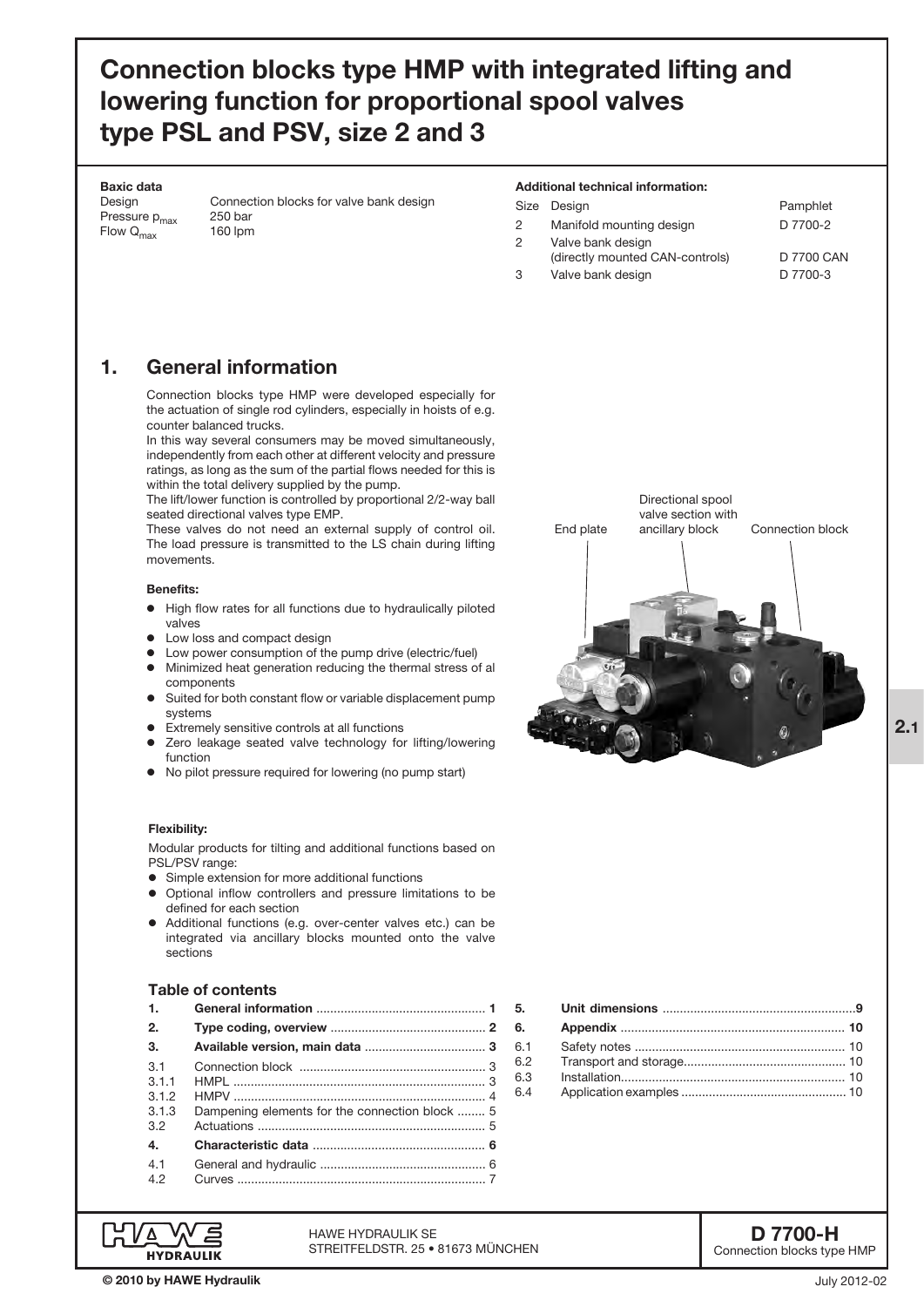#### 2. Type coding, overview HMPL 5 S 1 Z / PVPV / 250 – 3 - A 2 O 63/40 A 220 B 150 / E/3 AL - 6 - B 7/250 - A 2 L 25/16 / E/3 AN 320 BN 320 - E 1 – G 24  $\begin{array}{ccc} (1) & (2) & (3) & (4) & (5) & (6) & (7) & (8) \end{array}$ Order coding example:  $\Theta$  Basic type code for the connection block **HMPL** Supply with pressurized oil by means of constant delivery pump (open center) **HMPV** Supply with pressurized oil by means of variable displacement pump (closed center) < Tapped ports P, R and H acc. to ISO 228/1 (BSPP)  $4 \overline{\phantom{a}}$  G 3/4" for size 2 UNF 4 1 1/16-12UN-2B (SAE-12) for size 2 5 G 1" for size 3 UNF 5 1 5/16-12UN-2B (SAE-20) for size 3 3 Additional elements<br> **S, W** Add Additional dampening element in the LS-line B, B 4...7 Orifice in the LS-line G Restrictor check valve U Automatic reduction of the pump circulation pressure via by-pass valve > Control oil supply (no coding) Without pressure reducing valve in case of an external control oil supply (min. 20 bar up to max. 40 bar) 1 With integrated pressure reducing valve for the internal supply of control oil (control pressure approx. 20 bar) ? Optional 2/2-way solenoid valve for arbitrary idle pump circulation (acc. to table 6, sect. 3.1.3) (no coding) Without directional valve, but prepared for retrofitting  $Z$  De-energized open  $=$  idle pump circulation when valve is de-energized  $V$  De-energized closed = idle pump circulation when valve is energized @ 2/2-way directional seated valves (for add. Information see D 7490/1) (see table 7)<br>**PVPV** Lifting  $Lifting = EMP / Lowering = EMP$ VPV Lifting = EM / Lowering = EMP **PVV** Lifting = EMP/ Lowering = EM  $\odot$  Tool adjustable pressure limiting valve (main pressure limitation) in the connection block /... Pressure setting ... (bar) B Size (hole pattern for mounting subsequent directional spool valves type PSL) 2 size 2 (see D 7700-2) 3 size 3 (see D 7700-3) C Valve sections and end plates acc. to D 7700-3 and D 7700-2

**2** With integrated pressure reducing

valve for the internal supply of control oil (control pressure approx. 40 bar)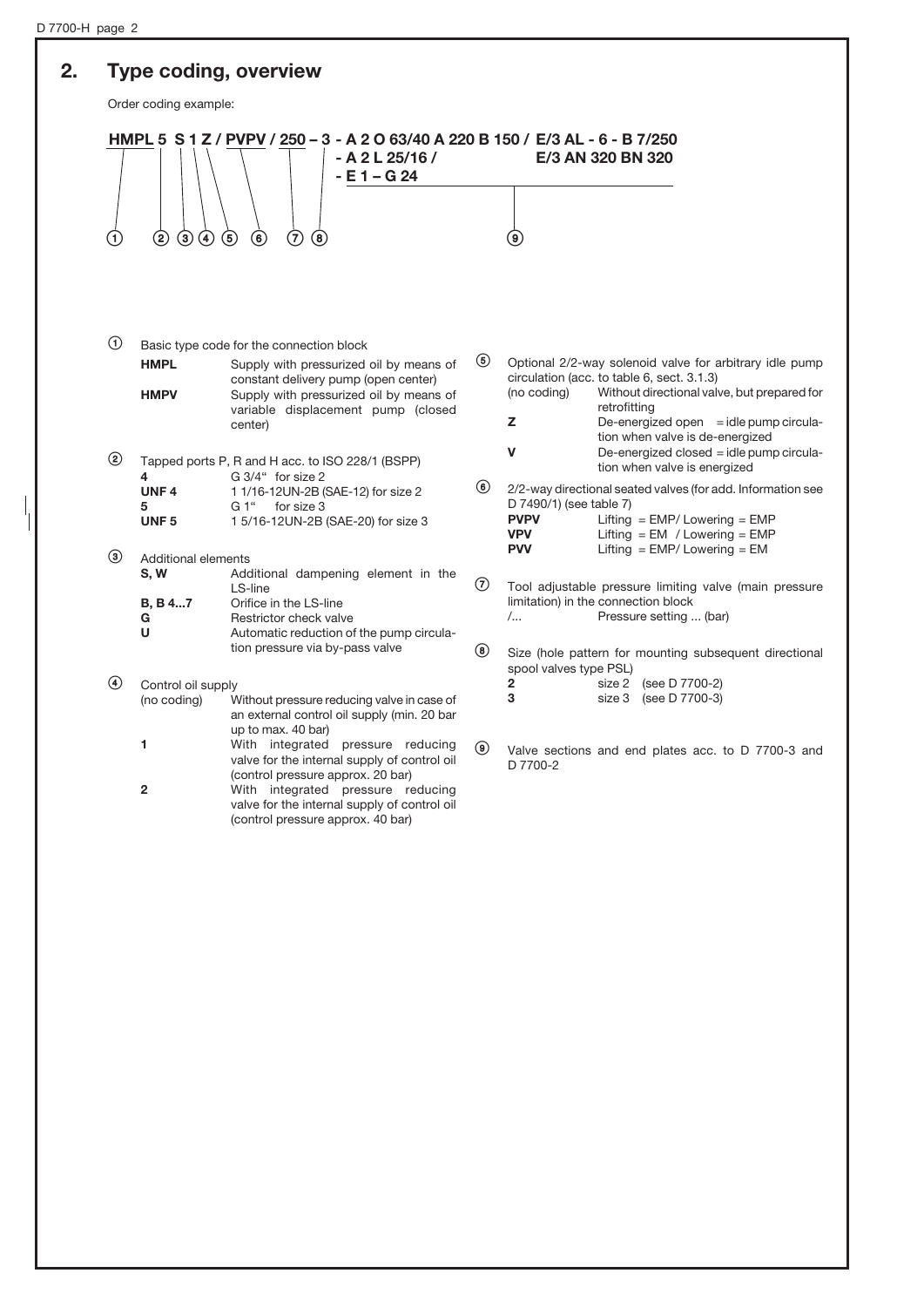# 3. Available version, main data

# 3.1 Connection blocks

There are two basic variations of connection blocks:

- o Connection blocks with integrated 3-way flow controller, suitable for a constant delivery pump system (open-center) - type HMPL (sect. 3.1.1)
- o Connection blocks suited for a variable displacement pump system (closed center), a constant pressure systems, or if a second or more, separately located directional spool valve banks are fed in parallel - type HMPV (sect. 3.1.2)

Order coding for a connection block as single section (examples): HMPL 5 S1 / PVPV /200 - 3 AMP 12<br>(Attention: Size specification absolutely necessary, here 3) HMPV 5 B1 Z / PVPV /250 - 3 - G 24 (Attention: Size specification absolutely necessary, here 3)

### 3.1.1 Connection blocks for constant delivery pump systems (with integrated 3-way flow controller) type HMPL



#### Table 1: Basic type and port size

| Coding                | Ports P, R and H<br>conf. ISO 228/1<br>(BSPP) | Max. pump<br>delivery flow<br>(lpm) | Description                                                                                                                                                               |  |  |
|-----------------------|-----------------------------------------------|-------------------------------------|---------------------------------------------------------------------------------------------------------------------------------------------------------------------------|--|--|
| <b>HMPL 4-2</b>       | G <sub>3/4</sub>                              |                                     | Supply with pressurized oil by means of constant delivery pump<br>(open center) for size -2                                                                               |  |  |
| <b>HMPL UNF 4-2</b>   | 1 1/16-12UN-2B<br>$(SAE-12)$                  | approx. 80                          |                                                                                                                                                                           |  |  |
| <b>HMPL 4 U.,-2</b>   | $G_3/4$                                       | approx. 100                         | Like HMPL 4 but with automatic reduction of the idle pump<br>circulation pressure via a by-pass valve<br>$Q_{\text{out}} \geq 60$ lpm for version with solenoid actuation |  |  |
| <b>HMPL 5-3</b>       | G 1                                           |                                     | Supply with pressurized oil by means of constant delivery pump                                                                                                            |  |  |
| <b>HMPL UNF 5</b>     | 15/16-12UN-2B<br>(SAE-20)                     | approx. 160                         | (open center) for size -3                                                                                                                                                 |  |  |
| <b>HMPL 5 U-3</b>     | G <sub>1</sub>                                |                                     | Like HMPL 5 but with automatic reduction of the idle pump                                                                                                                 |  |  |
| <b>HMPL UNF 5 U-3</b> | 15/16-12UN-2B<br>(SAE-20)                     | approx. 160                         | circulation pressure via a by-pass valve<br>$Q_{\text{nu}} \geq 80$ lpm for version with solenoid actuation                                                               |  |  |



Table 2: Coding for dampening of the LS-signal

| Coding                                                                                                  | Description                                                                                                       |  |
|---------------------------------------------------------------------------------------------------------|-------------------------------------------------------------------------------------------------------------------|--|
| S                                                                                                       | <b>Standard</b> (integrated combination of orifice, check valve, pre-load valve pre-load pressure approx. 25 bar) |  |
| W                                                                                                       | wie Serie, jedoch verstärkte Drosselwirkung                                                                       |  |
| G                                                                                                       | Restrictor check valve (without pre-load valve), increased throttling effect,<br>not avail. with type HMPL.U      |  |
| B                                                                                                       | With orifice $\varnothing$ 0.8 mm within LS-duct (to limit control oil flow)                                      |  |
| <b>B</b> 4, <b>B</b> 5,<br><b>B6, B7</b>                                                                | With orifice $\varnothing$ 0.4 mm, 0.5 mm, 0.6 mm or 0.7 mm at the LS-duct                                        |  |
| Note:<br>Do not operate without dampening element otherwise malfunction of the pressure limiting valve. |                                                                                                                   |  |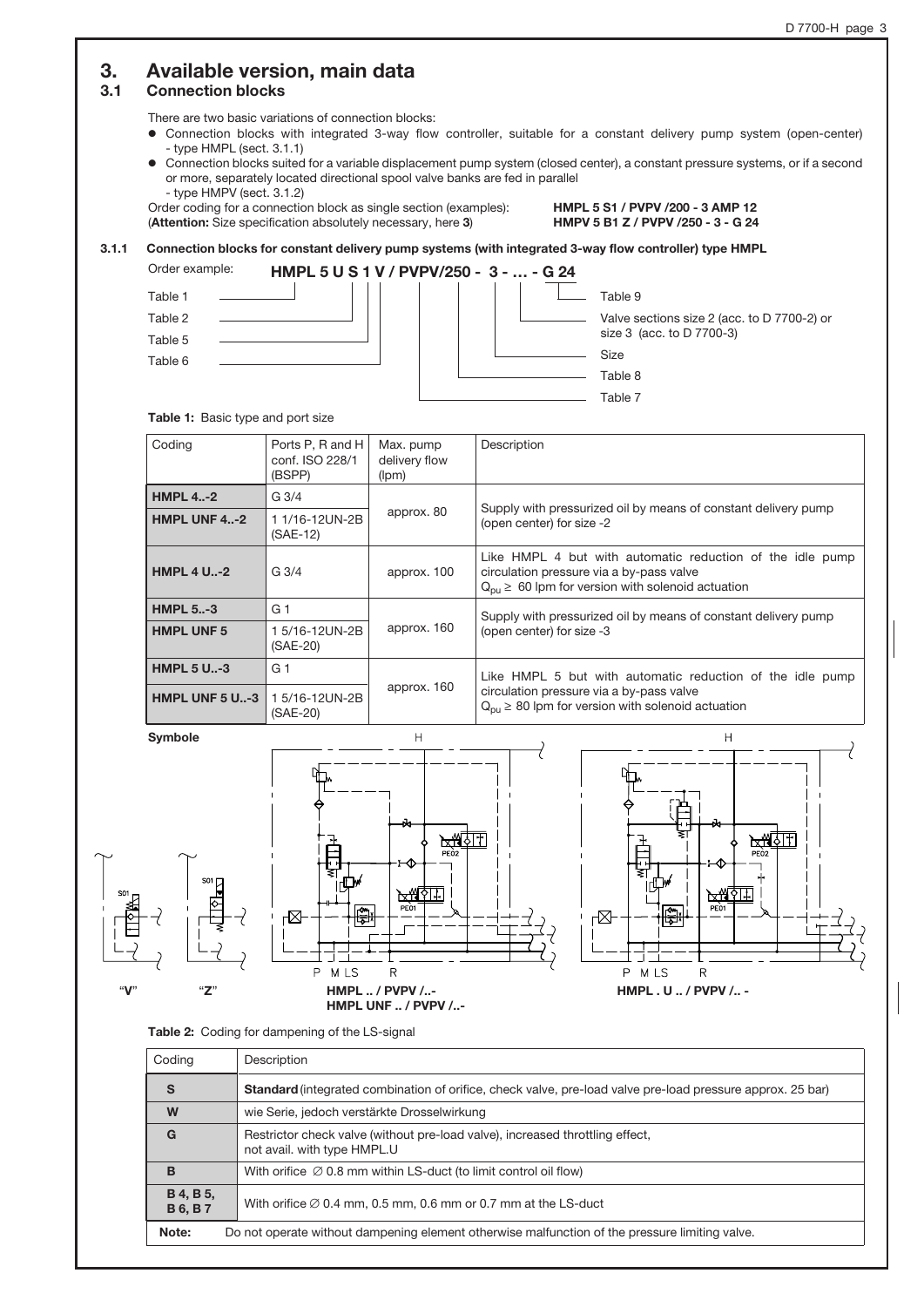#### 3.1.2 Connection blocks for variable displacement pump systems / constant pressure system or for additional parallel connected but separately mounted directional spool valves without inflow controller (type HMPV/PSV)



#### Table 3: Basic type and port size

| Coding<br>and size                   | Ports P, R and H<br>conf. ISO 228/1<br>(BSPP) | Max. pump<br>delivery flow<br>(lpm) | Description                                                                                                                                           |  |  |
|--------------------------------------|-----------------------------------------------|-------------------------------------|-------------------------------------------------------------------------------------------------------------------------------------------------------|--|--|
| <b>HMPV 4-2</b>                      | $G_3/4$                                       | 100                                 |                                                                                                                                                       |  |  |
| <b>HMPV UNF 4-2   1 1/16-12UN-2B</b> | $(SAE-12)$                                    |                                     | Supply with pressurized oil by means of variable displacement<br>pump (closed center) with pressure/flow controller for directional<br>valves size -2 |  |  |
| <b>HMPV 5-3</b>                      | G 1                                           |                                     | Supply with pressurized oil by means of variable displacement<br>pump (closed center) with pressure/flow controller for directional                   |  |  |
| <b>HMPV UNF 5</b>                    | 1 5/16-12UN-2B<br>(SAE-20)                    | 160                                 | valves size -3                                                                                                                                        |  |  |

#### Symbole



#### Table 4: Coding for dampening of the LS-signal

| Coding                           | Description                                                                                                |
|----------------------------------|------------------------------------------------------------------------------------------------------------|
| S                                | Standard (integrated combination of orifice, check valve, pre-load valve pre-load pressure approx. 25 bar) |
| W                                | Like S, but with increased throttle effect                                                                 |
| в                                | With orifice $\oslash$ 0.8 mm within LS-duct (to limit control oil flow)                                   |
| <b>B4, B5</b><br><b>B 6, B 7</b> | With orifice $\oslash$ 0.4 mm, 0.5 mm, 0.6 mm or 0.7 mm at the LS-duct                                     |
| Note:                            | Do not operate without dampening element otherwise malfunction of the pressure limiting valve.             |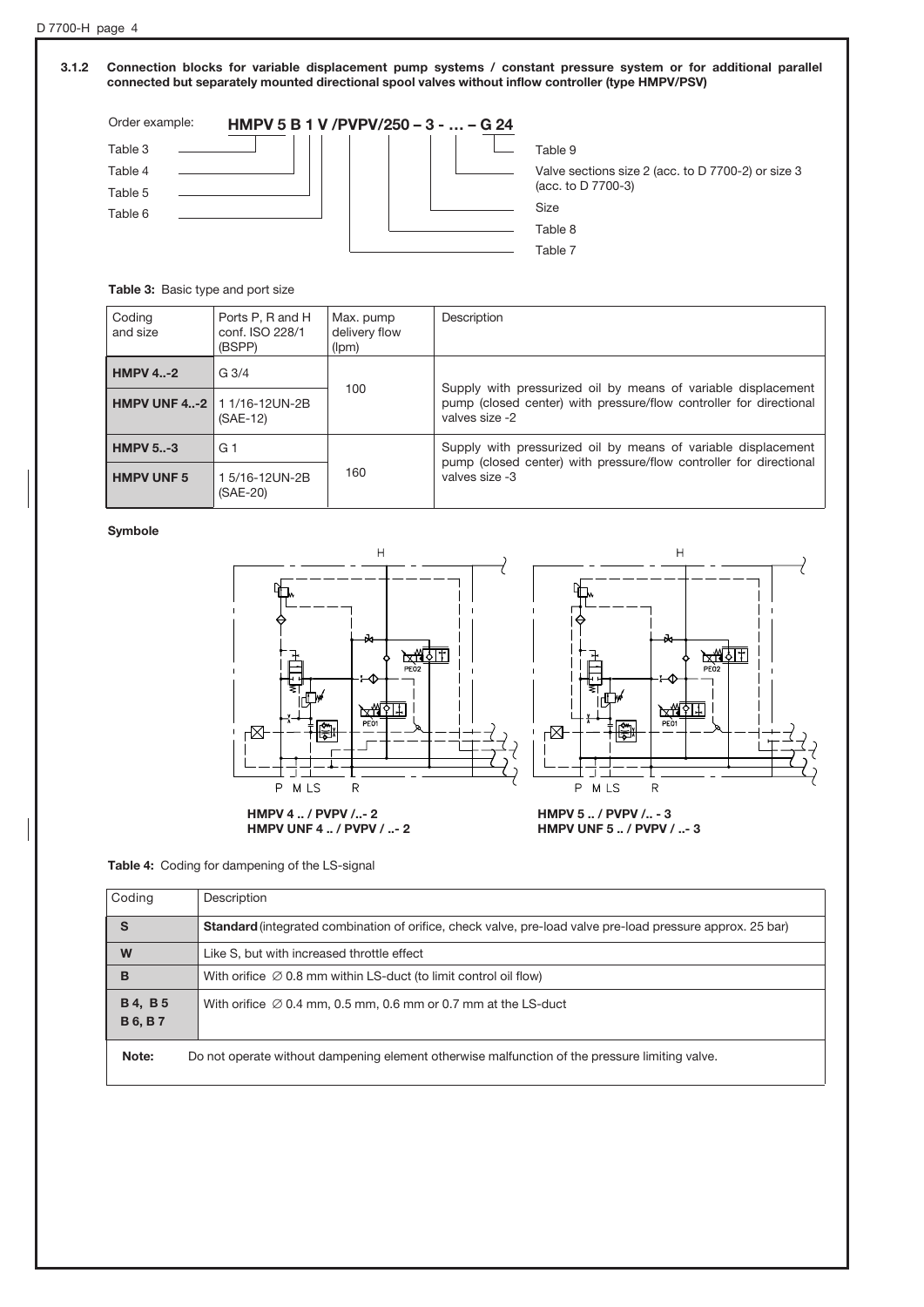### 3.1.3 Additional elements for connection blocks

### Table 5: Coding for control oil supply

| Coding    | Description                                                                                                                                                                                              |
|-----------|----------------------------------------------------------------------------------------------------------------------------------------------------------------------------------------------------------|
| no coding | Without pressure reducing valve for manual or pneumatic actuation or with external control oil supply<br>$(2040 \text{ bar})$                                                                            |
|           | With integrated pressure reducing valve for internal control oil supply for actuations H(HA), HEA) and E(EA)<br>or as pick-up for other control valves (max. permissible control oil flow approx. 2 lpm) |
|           | Control pressure: Coding 1: approx. 20 bar (+ return pressure at R) = standard<br>Coding 2: approx. 40 bar (+ return pressure at R)                                                                      |

Table 6: Arbitrary idle pump circulation of all consumers by means of 2/2-way solenoid valve acc. to D 7490/1

| Coding    | Description                                                                        |
|-----------|------------------------------------------------------------------------------------|
| no coding | (prepared for retrofitting)                                                        |
|           | With type EM 11 S, idle pump circulation if valve is de-energized (emergency stop) |
| <b>ZM</b> | Like Z, but with lead sealed wing screw for emergency operation                    |
|           | With type EM 11 V, idle pump circulation if valve is energized                     |

#### Table 7: Lifting and lowering function

| Coding                                                                                                                                                                                                                                                                                                                                                              | Description                                | 2/2-way directional seated valves acc. to D 7490/1 |                |                   |                 |
|---------------------------------------------------------------------------------------------------------------------------------------------------------------------------------------------------------------------------------------------------------------------------------------------------------------------------------------------------------------------|--------------------------------------------|----------------------------------------------------|----------------|-------------------|-----------------|
|                                                                                                                                                                                                                                                                                                                                                                     |                                            | Size 2<br>Lifting                                  | Lowering       | Size 3<br>Lifting | Lowering        |
| /PVPV                                                                                                                                                                                                                                                                                                                                                               | Lifting and lowering proportional          | EMP 31 V 80                                        | EMP 31 V 80    | <b>EMP 41 V</b>   | <b>EMP 41 V</b> |
| /PV 100 PV 100                                                                                                                                                                                                                                                                                                                                                      | Lifting and lowering proportional          | EMP 31 V 100                                       | EMP 31 V 100   |                   |                 |
| /PVV                                                                                                                                                                                                                                                                                                                                                                | Lifting proportional, lowering<br>ON/OFF   | EMP 31 V 80                                        | <b>EM 31 V</b> | <b>EMP 41 V</b>   | <b>EM 41 V</b>  |
| <b>NPV</b>                                                                                                                                                                                                                                                                                                                                                          | Lifting ON/OFF, lowering propor-<br>tional | <b>EM 31 V</b>                                     | EMP 31 V 80    | <b>EM 41 V</b>    | <b>EMP 41 V</b> |
| Note:<br>Maintaining the lifted position via zero leakage seated valve technology.<br>The switching time strongly depends of flow, pressure and viscosity.<br>Drop rate braking valves on the consumer side are recommended if the drop rate shall be limited. There is an<br>emergency drain valve (allan key a/f 5) enabling controlled lowering, when necessary. |                                            |                                                    |                |                   |                 |

Table 8: Tool adjustable pressure limiting valve for the main pressure.

| Coding       | Description                                                          |
|--------------|----------------------------------------------------------------------|
| $\mathbf{I}$ | Pressure specification in bar (piloted main pressure limiting valve) |

# 3.2 Actuations

Table 9: Solenoid voltage (electrical actuation)

| Coding                         | Nom. voltage | Description                                                                                |
|--------------------------------|--------------|--------------------------------------------------------------------------------------------|
| G 12, X 12                     | 12 V DC      | Standard, electr. connection conf. EN 175 301-803 A,                                       |
| G 24, X 24                     | 24 V DC      | with (plug $G$ ) or without (plug $X$ )                                                    |
| <b>AMP 12 K4</b>               | 12 V DC      | All valves at the connection block feature 2 terminals whereas the directional spool valve |
| <b>AMP 24 K4</b>               | 24 V DC      | actuations (acc. to D 7700-2 and D 7700-3) show 4 terminals                                |
| For plugs, see pamphlet D 7163 |              |                                                                                            |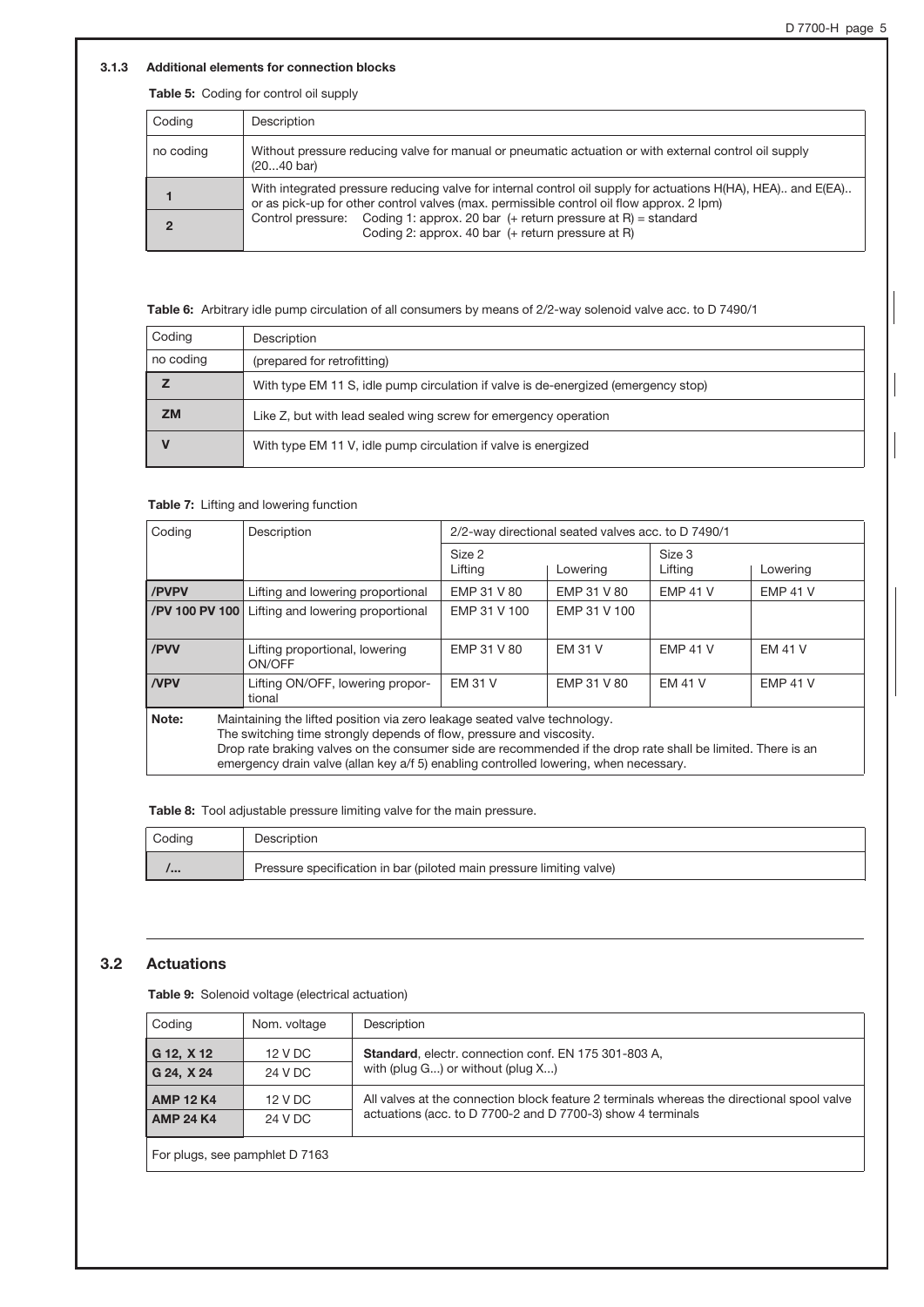# 4. Characteristic data 4.1 General and hydraulic

| Type coding           | HMPL, HMPV see sect. 3.1                                                                                                                                                                                                                                                                                                                                                                                                                                                                                                |
|-----------------------|-------------------------------------------------------------------------------------------------------------------------------------------------------------------------------------------------------------------------------------------------------------------------------------------------------------------------------------------------------------------------------------------------------------------------------------------------------------------------------------------------------------------------|
| Design                | Connection block for combination with up to 12 directional spool valves as valve bank,<br>all-steel design                                                                                                                                                                                                                                                                                                                                                                                                              |
| Mounting              | Tapped holes: M8; see dimensions                                                                                                                                                                                                                                                                                                                                                                                                                                                                                        |
| Installation position | Arbitrary                                                                                                                                                                                                                                                                                                                                                                                                                                                                                                               |
| Ports                 | $P =$ Pressure inlet (pump) / lead-on<br>$R = Return$<br>$H =$ Consumer ports<br>$M =$ Pressure gauge connection (pump side)<br>$LS =$ Load sensing pressure port e.g. for pump controller<br>Attention: No pressure input!                                                                                                                                                                                                                                                                                             |
| Ports                 | acc. to type and size                                                                                                                                                                                                                                                                                                                                                                                                                                                                                                   |
| Surface coating       | All surfaces corrosion-inhibiting, gas nitrided<br>EM solenoids at actuation acc. to D 7490/1                                                                                                                                                                                                                                                                                                                                                                                                                           |
| Mass (weight) approx. | size -2: 4.9 kg; size -3: 5.8 kg                                                                                                                                                                                                                                                                                                                                                                                                                                                                                        |
| Pressure fluid        | Hydraulic fluid acc. to DIN 51524 table 1 to 3; ISO VG 10 to 68 acc. to DIN 51519<br>Viscosity range: min. approx. 4; max. approx. 1500 mm <sup>2</sup> /s<br>Optimal operation range: approx. 10500 mm <sup>2</sup> /s<br>Also suitable are biologically degradable pressure fluids of the type HEPG (Polyalkylen-<br>glycol) and HEES (synth. Ester) at operation temperatures up to approx. +70°C. HETG<br>(e.g. rape seed oil) or water based fluids e.g. HFA or HFC must not be used!                              |
| Temperature           | Ambient: approx. -40  +80°C; Oil: -25  +80°C, pay attention to the viscosity range!<br>Start temperature down to -40°C are allowable (Pay attention to the viscosity range during<br>start!), as long as the operation temperature during consequent running is at least 20K<br>higher.<br>Biological degradable pressure fluids: Pay attention to manufacturer's information. With<br>regard to the compatibility with sealing materials do not exceed $+70^{\circ}$ C.<br>Restrictions with explosion-proof solenoids |
| Required cleanliness  | min, NAS 1638 Classe 8 or ISO 4406 Classe 20/17/14                                                                                                                                                                                                                                                                                                                                                                                                                                                                      |
| Operating pressure    | P: $p_{max}$ = 250 bar; H: $p_{max}$ = 280 bar; R: $p_{max}$ = 10 bar;<br>End plates E 1, E 2, E 3 etc. with additional leakage port when higher return pressure is<br>anticipated.                                                                                                                                                                                                                                                                                                                                     |

# 4.2 Electrical

Note: Dither and PWM signals are important for optimizing the characteristic and for minimizing the hysteresis

|                      | - Coding V (size 2)     |           |
|----------------------|-------------------------|-----------|
| Add. documentation   | D 7490/1 (type EM 31 V) |           |
| Nom. voltage $U_N$   | 24 V DC                 | $12 VD$ C |
| Nom. power $P_{N}$   | 21 W                    | 21 W      |
| Nom. current $I_{N}$ | 0.63A                   | 1.2 A     |

|                      | - Coding PV (size 2)<br>- Coding V (size 3) |                                   |
|----------------------|---------------------------------------------|-----------------------------------|
| Add. documentation   |                                             | D 7490/1 (type EMP 31 V, EM 41 V) |
| Nom. voltage $U_{N}$ | 24 V DC                                     | $12 VD$ C                         |
| Nom. power $P_{N}$   | 32 W                                        | 32 W                              |
| Nom. current $I_N$   | 1.25A                                       | 2.5A                              |

|                    | - Coding PV (size 3)    |         |
|--------------------|-------------------------|---------|
| Add.documentation  | D 7490/1 (type EM 41 V) |         |
| Nom. voltage $U_N$ | 24 V DC                 | 12 V DC |
| Nom. power $P_N$   | 30 W                    | 30 W    |
| Nom. current $I_N$ | 1.25A                   | 2.5A    |

| Circuitry         |                                 |  |  |
|-------------------|---------------------------------|--|--|
|                   | with coding $-G 12$ , $-G 24$ , |  |  |
|                   | -X 12. -X 24                    |  |  |
| EN 175 301-803 A  |                                 |  |  |
| IP 65 (IEC 60529) |                                 |  |  |



**Circuitry** with coding -AMP 24 AMP Junior Timer 2-pin IP 65 (IEC 60529)



For data of the solenoids for the directional spool valve sections, see D 7700-2 (size 2) or D 7700-3 (size 3)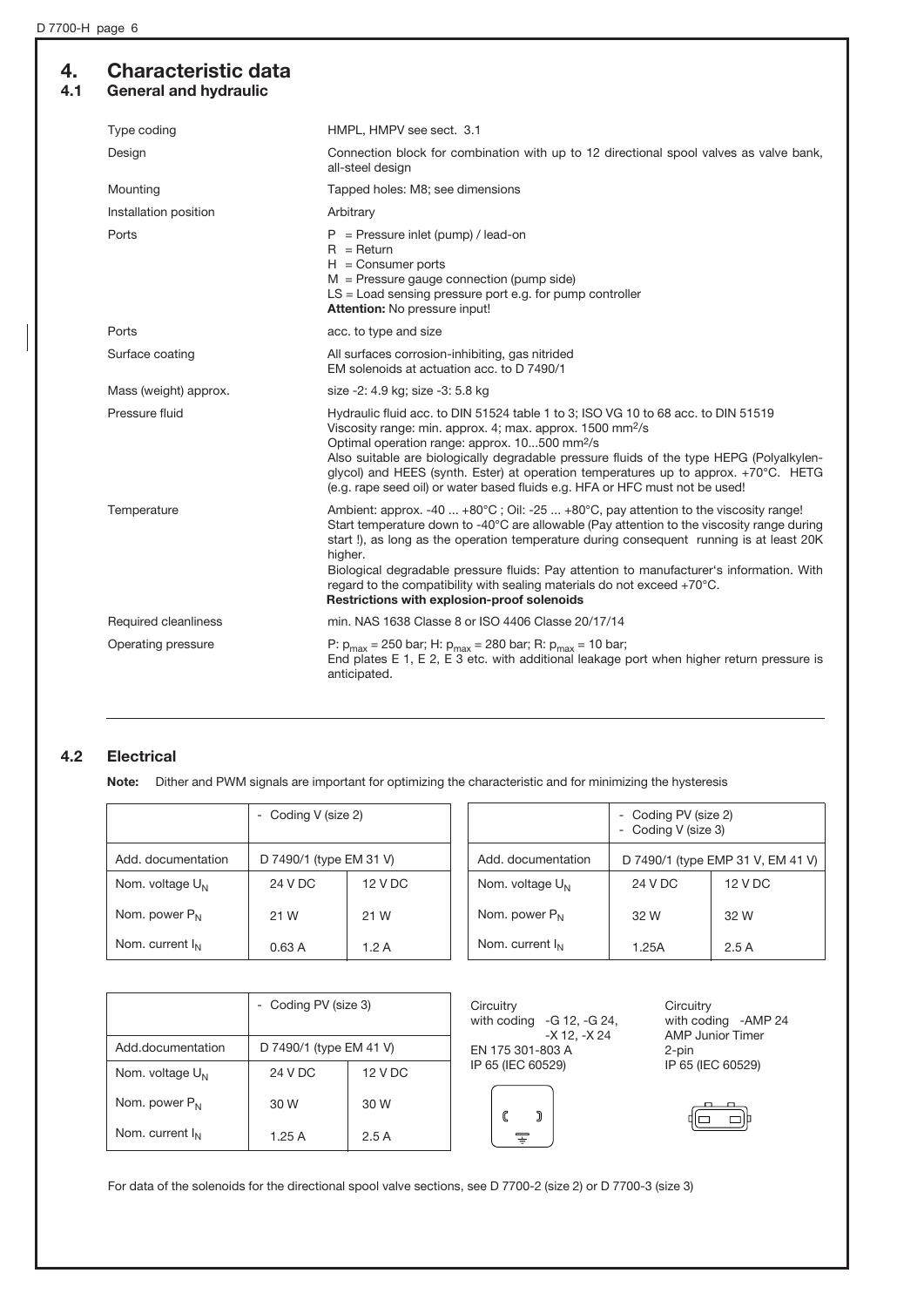

Flow Q (lpm) Flow Q (lpm)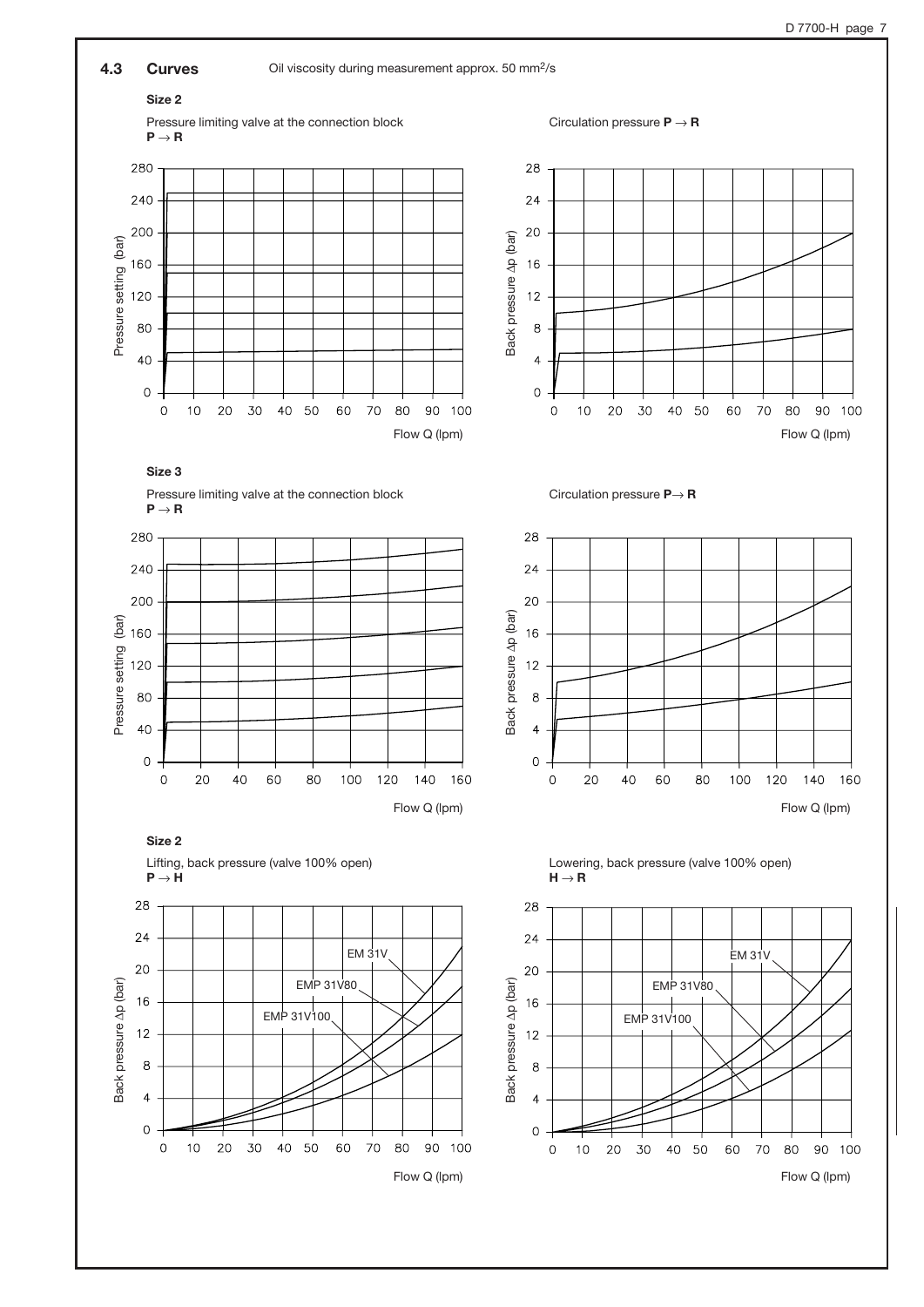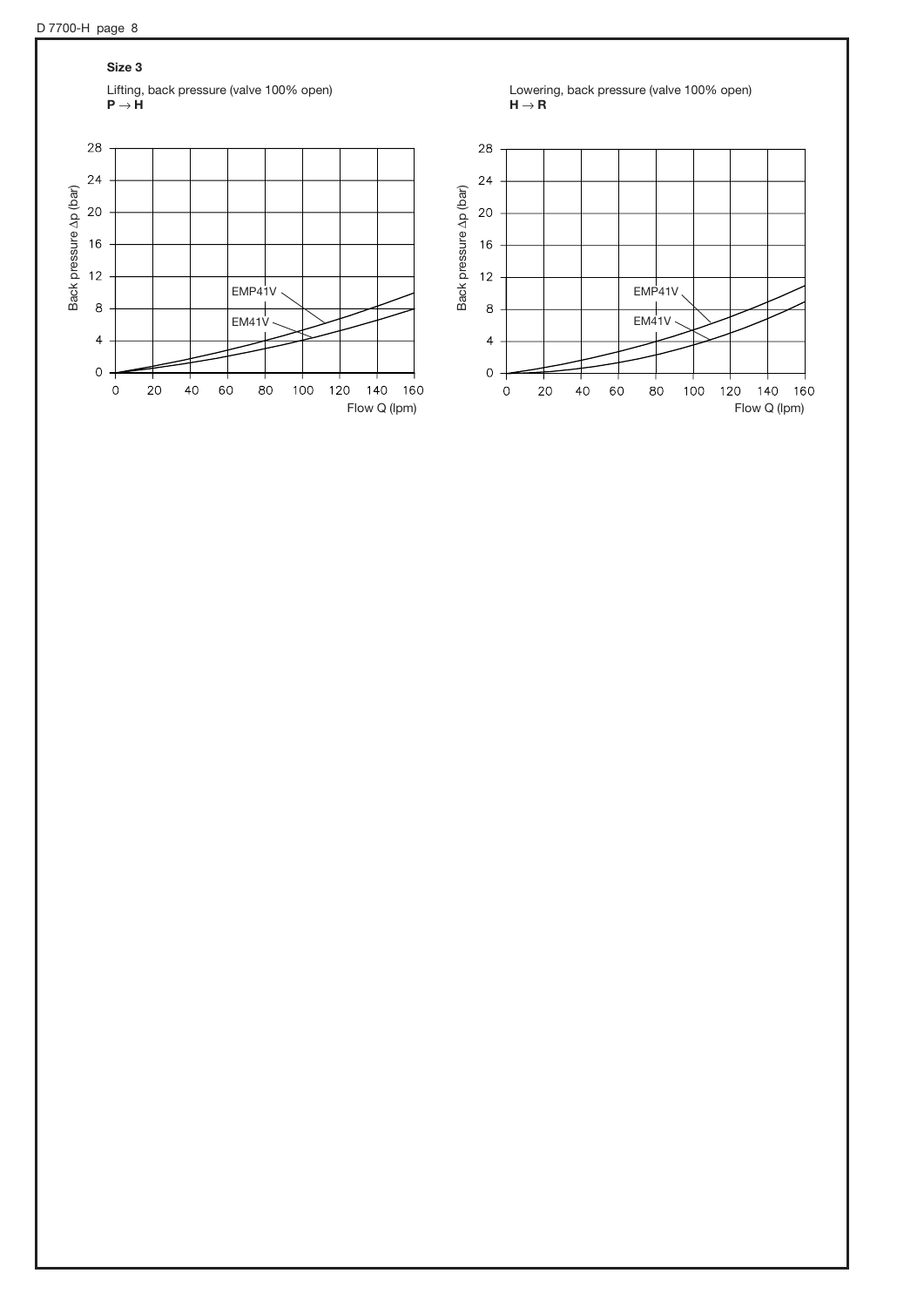# 5. Unit dimensions

5.1 Type HMPL/HMPV size 2

All dimensions are in mm and are subject to change without notice ! For additional parameters and dimensions, see sect. 4.1



# 5.2 Type HMPL/HMPV size 3

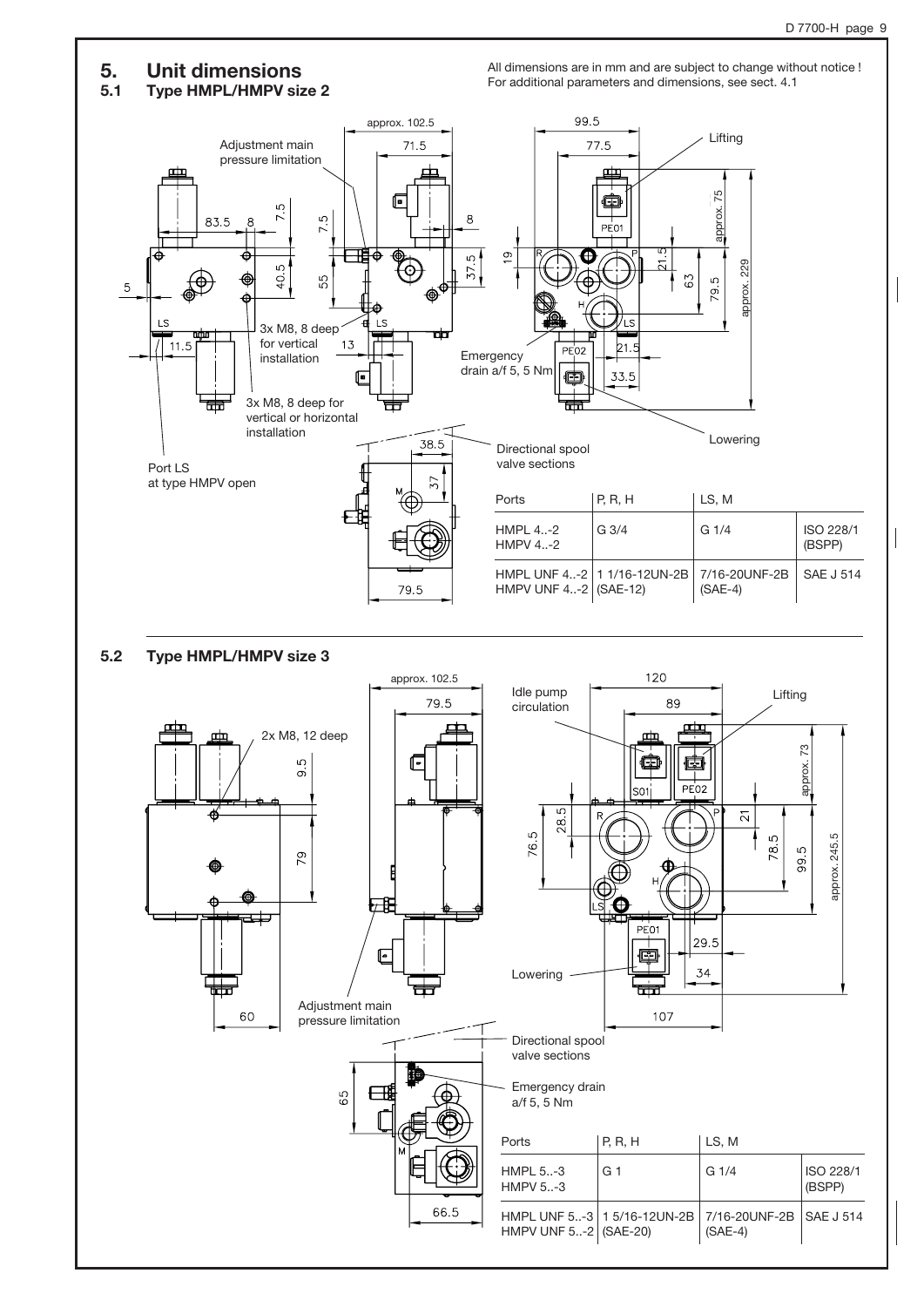# 6. Appendix

# 6.1 Safety notes

It is recommended to employ a line rupture protection valve e.g. type LB acc. to D 6990 to safe guard the lifting device. There is also a version where the line rupture protection valve is designed into a fitting, see SK 6990 E.

Do not operate the connection block without additional dampening element otherwise malfunction of the pressure limiting valve. It is recommended to employ valves with connection block acc. to D 7490/1 between port H and the lifting cylinder to ensure redundant functional cut-off of the lowering function.

Unintended lifting may be occur when the load pressure at H drops below the return pressure at R.

# 6.2 Transport and storage

1 year (stored packed, dry and cool)

# 6.3 Installation

The mounting of the valve bank must be performed in such a way that no stress is induced. Screws and washers between valve assembly and bracket are recommended for fastening. Additional mounting at the end plate is recommended for valve banks with more than 4 valve sections.

Note: Observe 6.3 Notes regarding assembly, installation and conversion in pamphlet D 7700-3

# 6.4 Application example

Counter balance forklift truck with speed controlled electric motor